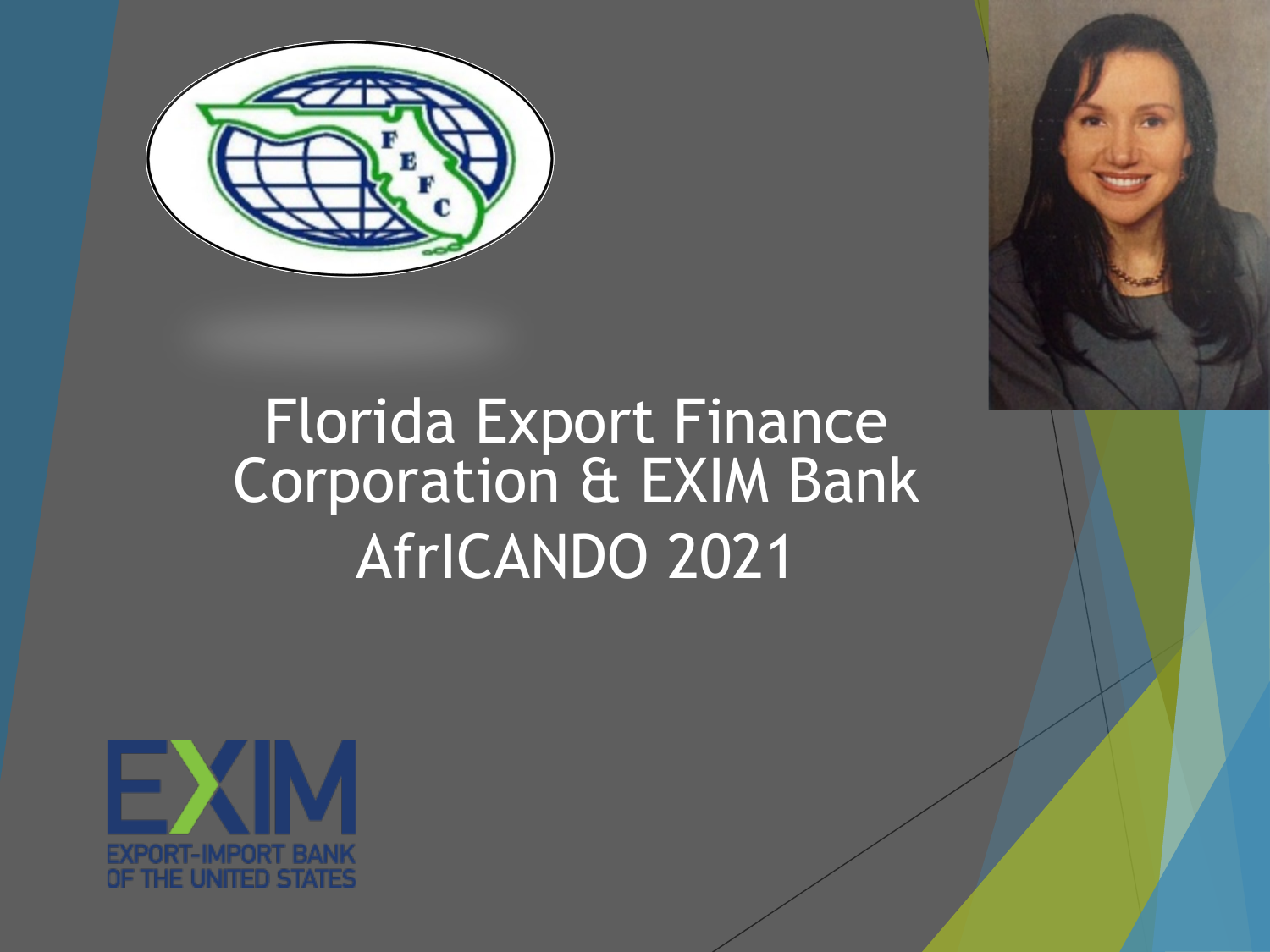#### **FLORIDA EXPORT FINANCE CORPORATION**

**Florida Export Finance Corporation A not for profit corporation created and funded by the State of Florida by the Florida Export Finance Corporation Act of 1993- FL. Statutes 288.770-288.779.**

Legislative mandate to increase job opportunities and income for residents of Florida by providing financial, technical and consulting assistance to small and medium sized Florida Companies in support of their export sales

- FEFC financial assistance is available only for exporters and transactions which meet the following requirements:
- $\div$  The exporter/borrower must be registered to do business in Florida and be able to produce a current corporation, partnership or proprietorship registration
- The exporter/borrower must have less than 250 employees. Full and part time employees are included in this requirement
- $\cdot$  The exporter/borrower must have less than \$6,000,000 of net worth
- $\cdot$  The equity owner of the exporter/borrower must sign the FEFC application, all loan documents, and personally guarantee the loan
- $\div$  The exporter/borrower must have a specific and verified order from a foreign buyer and the loan must be made to support the order
- $\div$  The goods or services must be shipped from Florida. (Can be made any where)
- The maximum FEFC guarantee amount is 90% of the loan or \$500,000, which ever is the lowest (Special needs exception)
- $\div$  The maximum term for guarantee is one year

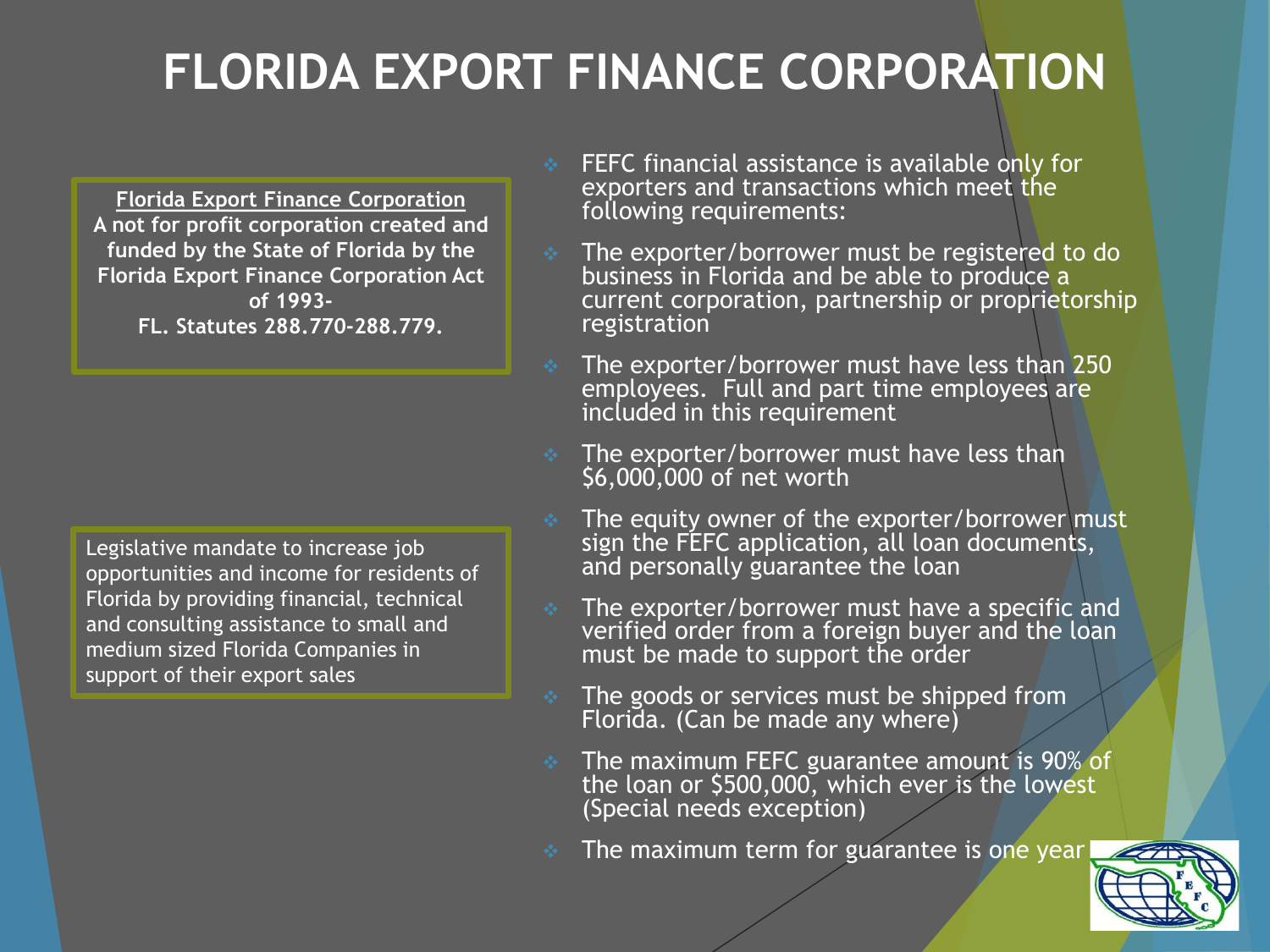### EXIM Bank Short-Term ECI Policies and Medium Term Loan Program **Short Term**

- Multi-Buyer
	- **Express**
	- $\bullet$  Small Business
	- $\leftrightarrow$  Standard
	- $\div$  Reasonable Spread of Risk (RSOR)
- $\div$  Single Buyer
	- One policy buyer
- **Express Insurance** 
	- EXIM approves all buyers
- Benefits
	- Minimizes political and commercial risks of buyer non payment ( up to 95 percent)
	- Lets you extend attractive "open account" credit terms to customers (up to 360 days)
	- Increases your company's borrowing capacity by assigning your foreign receivables to lenders

#### **Medium Term**

- ◆ Purpose: Medium-term financing for purchase of U.S. origin equipment and supplies
- **The Exim Bank issues loan guarantees to** commercial banks (US Banks) and non-bank lenders to directly finance foreign buyers for the purchase of US products
- New and used equipment must reach 85% US made content to qualify
- $\div$  FEFC is a REPPP of the EXIM Bank and functions as a loan packaging unit for Exim Medium Term and Long Term Loan Guarantees
- Benefits
	- $\triangleq$  Exporter is paid directly by the lender upon issuance of the BOL
	- $\triangleq$  Ability to negotiate larger transactions up to \$10 million with the guarantee of the EXIM Bank
	- Longer payment terms for the Foreign Buyer